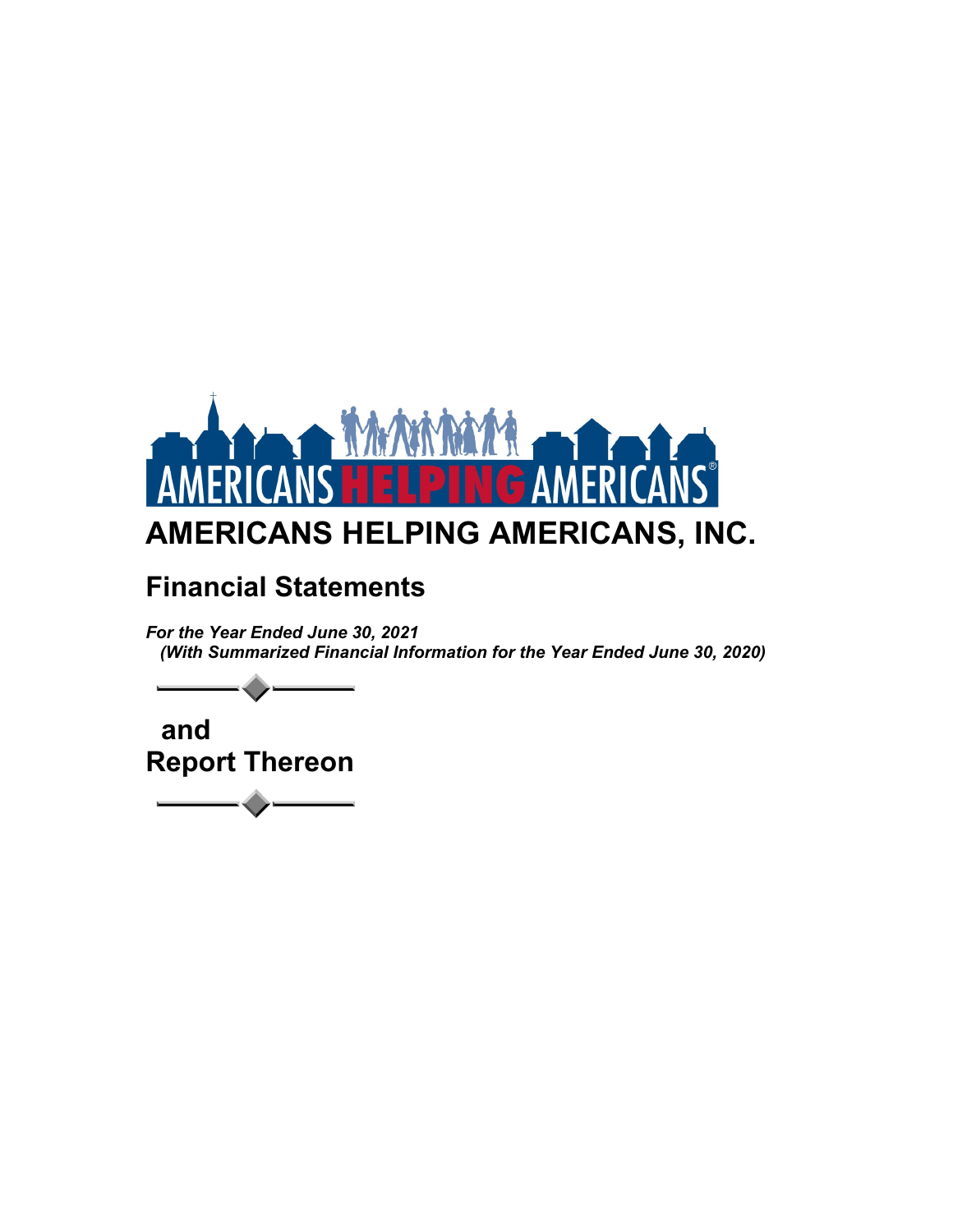# **TABLE OF CONTENTS** For the Year Ended June 30, 2021

|                             | Page |
|-----------------------------|------|
|                             |      |
| <b>Financial Statements</b> |      |
|                             |      |
|                             |      |
|                             |      |
|                             |      |
|                             |      |
|                             |      |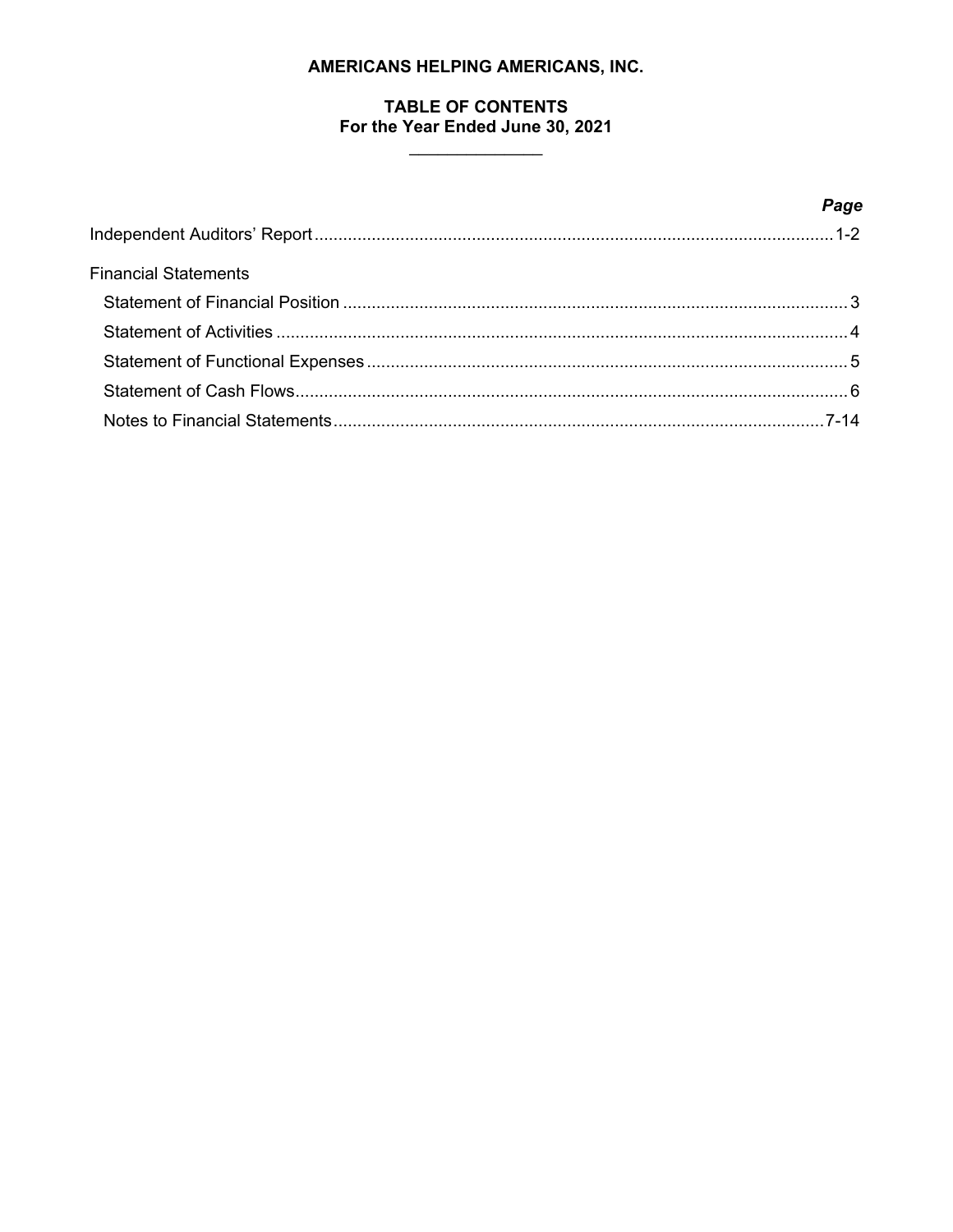

#### **INDEPENDENT AUDITORS' REPORT**

To the Board of Directors of Americans Helping Americans, Inc.

#### **Report on the Financial Statements**

We have audited the accompanying financial statements of Americans Helping Americans, Inc. (the Organization), an affiliate of Christian Relief Services Charities, Inc., which comprise the statement of financial position as of June 30, 2021, and the related statements of activities, functional expenses and cash flows for the year then ended, and the related notes to the financial statements.

#### *Management's Responsibility for the Financial Statements*

Management is responsible for the preparation and fair presentation of these financial statements in accordance with accounting principles generally accepted in the United States of America; this includes the design, implementation, and maintenance of internal control relevant to the preparation and fair presentation of financial statements that are free from material misstatement, whether due to fraud or error.

#### *Auditors' Responsibility*

Our responsibility is to express an opinion on these financial statements based on our audit. We conducted our audit in accordance with auditing standards generally accepted in the United States of America. Those standards require that we plan and perform the audit to obtain reasonable assurance about whether the financial statements are free from material misstatement.

An audit involves performing procedures to obtain audit evidence about the amounts and disclosures in the financial statements. The procedures selected depend on the auditors' judgment, including the assessment of the risks of material misstatement of the financial statements, whether due to fraud or error. In making those risk assessments, the auditor considers internal control relevant to the entity's preparation and fair presentation of the financial statements in order to design audit procedures that are appropriate in the circumstances, but not for the purpose of expressing an opinion on the effectiveness of the organization's internal control. Accordingly, we express no such opinion. An audit also includes evaluating the appropriateness of accounting policies used and the reasonableness of significant accounting estimates made by management, as well as evaluating the overall presentation of the financial statements.

We believe that the audit evidence we have obtained is sufficient and appropriate to provide a basis for our audit opinion.

**- 1 -** 

M **MARCUMGROUP** MEMBER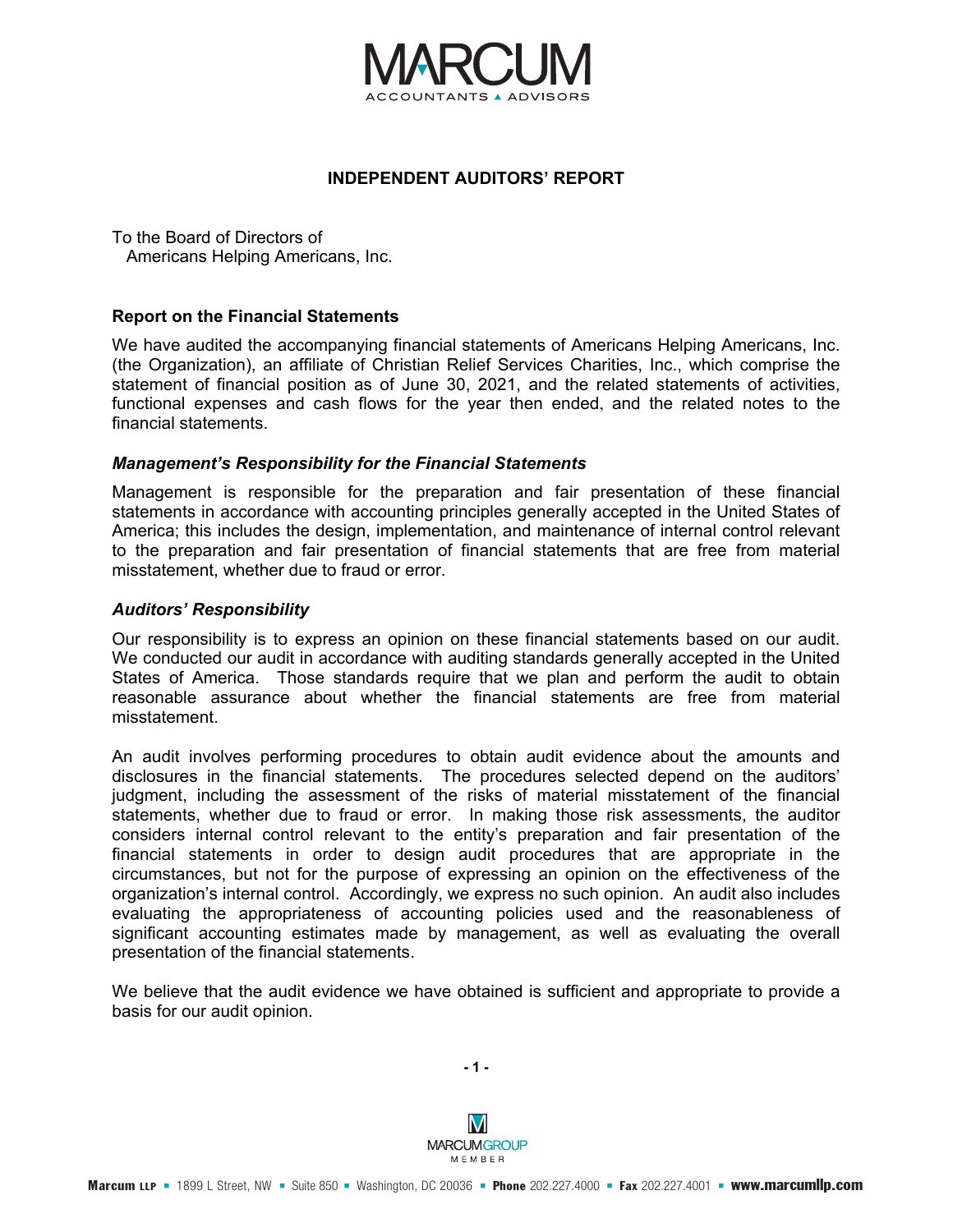# *Opinion*

In our opinion, the 2021 financial statements referred to above present fairly, in all material respects, the financial position of Americans Helping Americans, Inc. as of June 30, 2021, and the changes in its net assets and its cash flows for the year then ended in accordance with accounting principles generally accepted in the United States of America.

## **Other Matters**

### *Report on the Summarized Comparative Financial Statements*

We have previously audited the Organization's 2020 financial statements, and in our report dated October 26, 2020, we expressed an unmodified audit opinion on those audited financial statements. In our opinion, the summarized comparative information presented herein as of and for the year ended June 30, 2020, is consistent, in all material respects, with the audited financial statements from which it has been derived.

Marcum LLP

Washington, DC November 12, 2021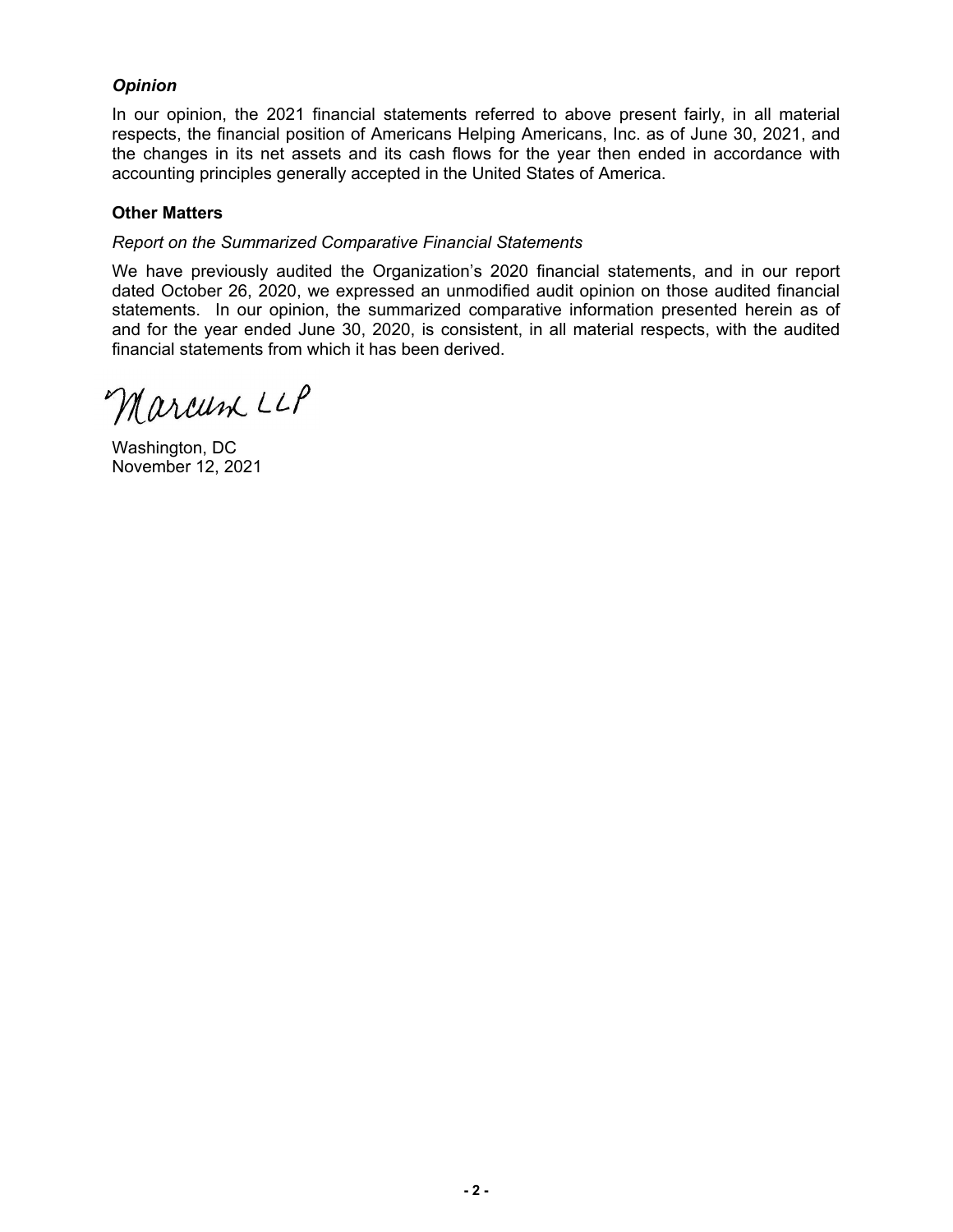# **STATEMENT OF FINANCIAL POSITION June 30, 2021 (With Summarized Financial Information as of June 30, 2020)**

 $\overline{\phantom{a}}$  , where  $\overline{\phantom{a}}$ 

|                                       |    | 2021    |               | 2020    |
|---------------------------------------|----|---------|---------------|---------|
| <b>ASSETS</b>                         |    |         |               |         |
| Cash                                  | \$ | 86,771  | \$            | 108,861 |
| Accounts receivable                   |    | 2,179   |               | 2,433   |
| Contributions receivable, net         |    | 23,800  |               | 19,508  |
| Investments                           |    | 430,721 |               |         |
| Program related investment            |    | 250,000 |               | 250,000 |
| <b>TOTAL ASSETS</b>                   |    | 793,471 | \$            | 380,802 |
| <b>LIABILITIES AND NET ASSETS</b>     |    |         |               |         |
| Liabilities                           |    |         |               |         |
| Accounts payable and accrued expenses | \$ | 19,530  | $\frac{1}{2}$ | 5,889   |
| Due to affiliates                     |    | 31,297  |               | 23,465  |
| <b>TOTAL LIABILITIES</b>              |    | 50,827  |               | 29,354  |
| <b>Net Assets</b>                     |    |         |               |         |
| Without donor restrictions            |    | 718,844 |               | 331,940 |
| With donor restrictions               |    | 23,800  |               | 19,508  |
| <b>TOTAL NET ASSETS</b>               |    | 742,644 |               | 351,448 |
| TOTAL LIABILITIES AND NET ASSETS      | P  | 793,471 | \$            | 380,802 |

**The accompanying notes are an integral part of these financial statements.**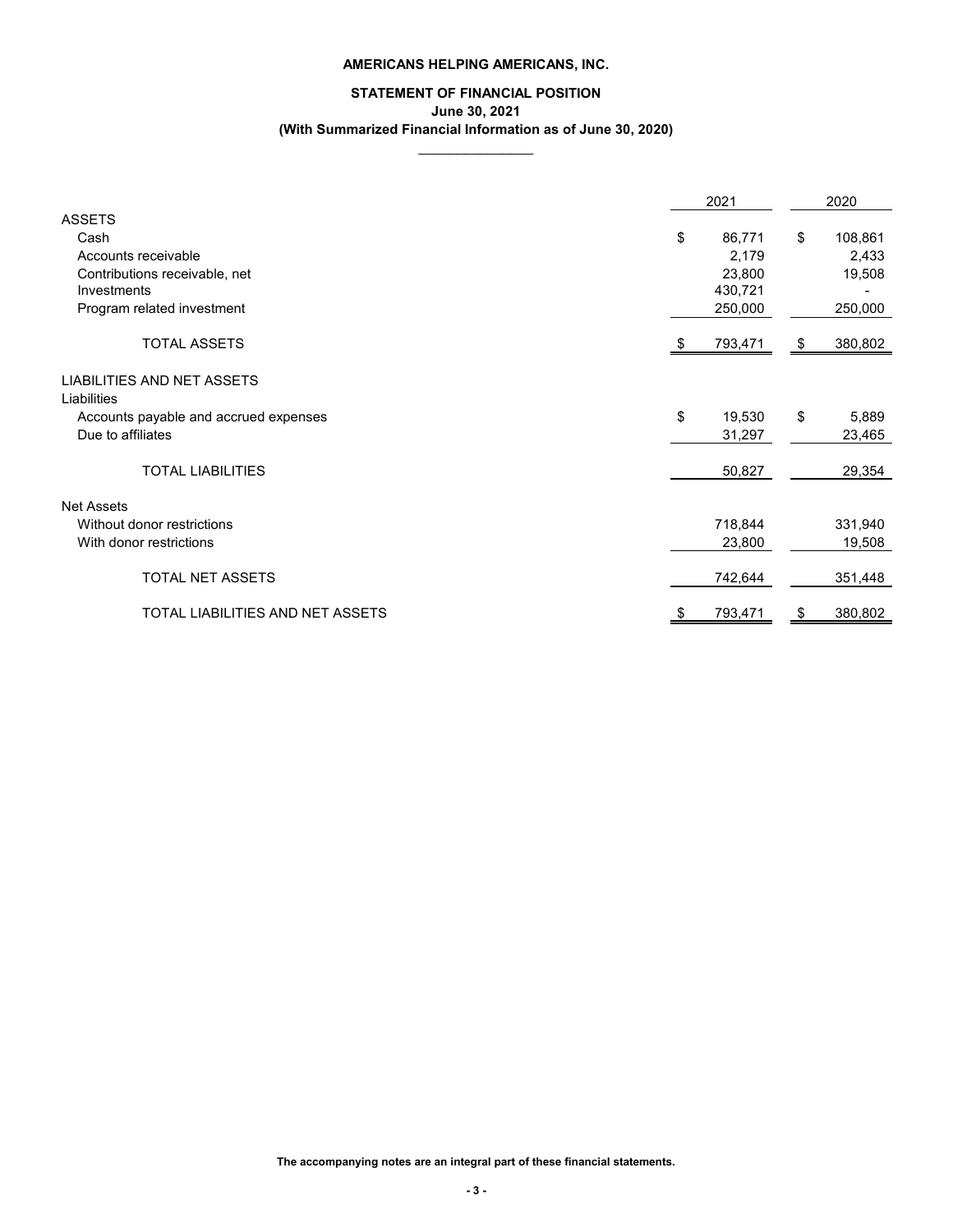# **STATEMENT OF ACTIVITIES For the Year Ended June 30, 2021 (With Summarized Financial Information for the Year Ended June 30, 2020)**

 $\overline{\phantom{a}}$  , where  $\overline{\phantom{a}}$ 

|                                        | 2021                                        |                                   |               |               |
|----------------------------------------|---------------------------------------------|-----------------------------------|---------------|---------------|
|                                        | <b>Without Donor</b><br><b>Restrictions</b> | <b>With Donor</b><br>Restrictions | Total         | 2020<br>Total |
| <b>REVENUE AND SUPPORT</b>             |                                             |                                   |               |               |
| Noncash contributions from affiliate   | \$<br>512,594                               | \$                                | 512,594<br>\$ | 383,943<br>\$ |
| Cash contributions from affiliates     | 1,100,411                                   |                                   | 1,100,411     | 400,000       |
| Cash contributions                     | 42,349                                      | 32,262                            | 74,611        | 53,081        |
| Workplace campaign contributions       |                                             | 29,927                            | 29,927        | 24,396        |
| Investment income, net                 | 17,068                                      |                                   | 17,068        |               |
| Other income                           | 26,964                                      |                                   | 26,964        | 12,522        |
| Net assets released from restrictions: |                                             |                                   |               |               |
| Satisfaction of time restrictions      | 25,635                                      | (25, 635)                         |               |               |
| Satisfaction of purpose restrictions   | 32,262                                      | (32, 262)                         |               |               |
|                                        |                                             |                                   |               |               |
| <b>TOTAL REVENUE</b>                   |                                             |                                   |               |               |
| <b>AND SUPPORT</b>                     | 1,757,283                                   | 4,292                             | 1,761,575     | 873,942       |
| <b>EXPENSES</b>                        |                                             |                                   |               |               |
|                                        |                                             |                                   |               |               |
| Program Services:                      |                                             |                                   |               |               |
| Domestic programs                      | 1,318,203                                   |                                   | 1,318,203     | 804,067       |
| <b>Total Program Services</b>          | 1,318,203                                   |                                   | 1,318,203     | 804,067       |
| <b>Supporting Services:</b>            |                                             |                                   |               |               |
| Management and general                 | 26,889                                      |                                   | 26,889        | 20,971        |
| Fundraising                            | 25,287                                      |                                   | 25,287        | 4,769         |
|                                        |                                             |                                   |               |               |
| <b>Total Supporting Services</b>       | 52,176                                      |                                   | 52,176        | 25,740        |
| <b>TOTAL EXPENSES</b>                  | 1,370,379                                   |                                   | 1,370,379     | 829,807       |
| <b>CHANGE IN NET ASSETS</b>            | 386,904                                     | 4,292                             | 391,196       | 44,135        |
| NET ASSETS, BEGINNING OF YEAR          | 331,940                                     | 19,508                            | 351,448       | 307,313       |
| NET ASSETS, END OF YEAR                | 718,844                                     | 23,800                            | 742,644       | 351,448       |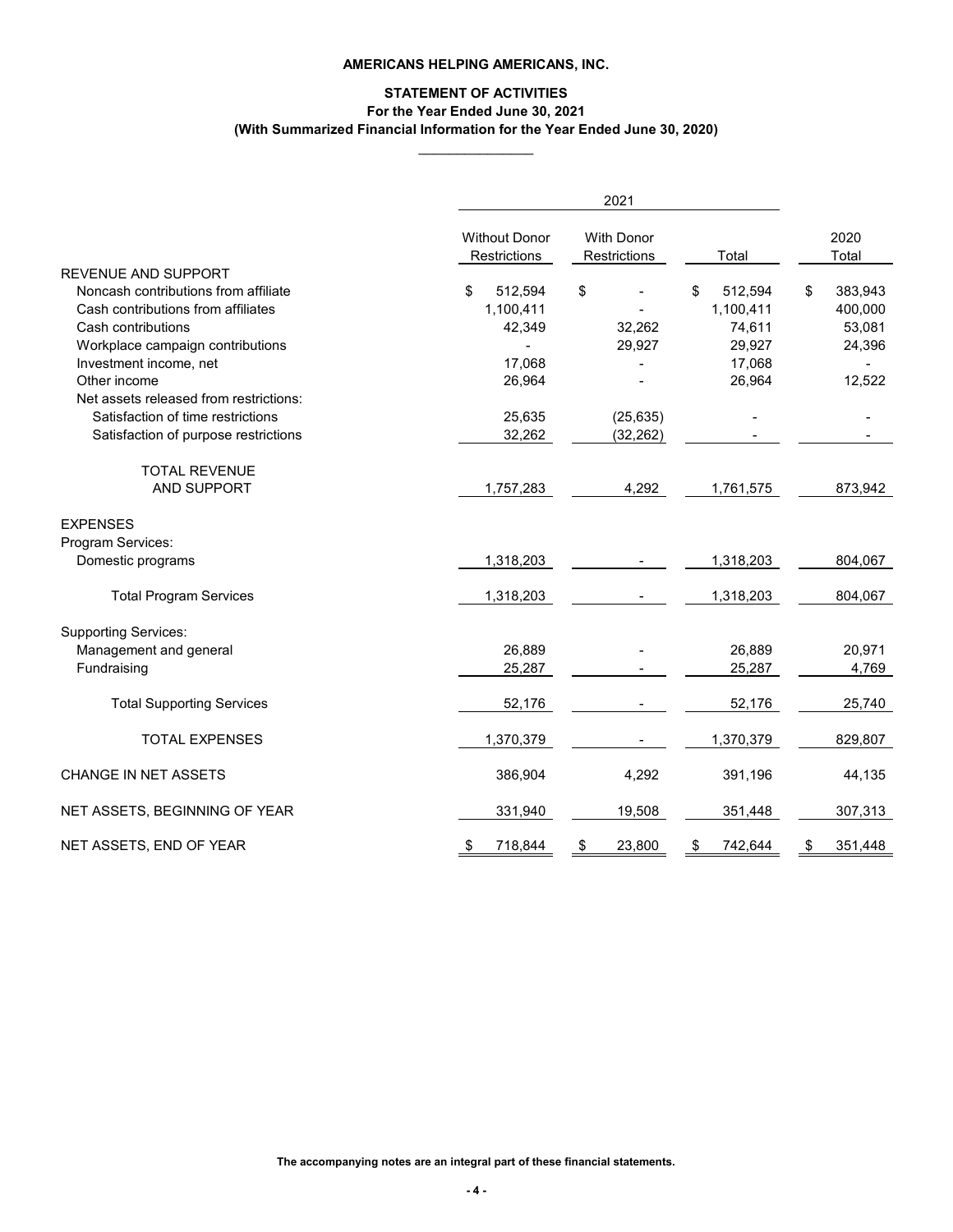# **STATEMENT OF FUNCTIONAL EXPENSES Fort he Year Ended June 30, 2021 (With Summarized Financial Information for the Year Ended June 30, 2020)**

 $\overline{\phantom{a}}$  , where  $\overline{\phantom{a}}$ 

|                                         |                      | 2021                      |              |                 |               |
|-----------------------------------------|----------------------|---------------------------|--------------|-----------------|---------------|
|                                         | Domestic<br>Programs | Management<br>and General | Fundraising  | Total           | 2020<br>Total |
| Cash grants                             | \$<br>679,850        | \$                        | \$           | \$<br>679,850   | \$<br>304,655 |
| Donated relief materials                | 512,594              |                           |              | 512,594         | 383,943       |
| Salaries, wages and benefits            | 99,420               |                           |              | 99,420          | 86,297        |
| Professional and consulting             |                      | 18,436                    | 20,975       | 39,411          | 7,280         |
| Office supplies, dues and subscriptions | 5,316                | 4,692                     | 3,563        | 13,571          | 23,529        |
| Provision for doubtful accounts         | 6,673                |                           |              | 6,673           | 8,583         |
| Payroll taxes                           | 6,203                |                           |              | 6,203           | 5,904         |
| Postage                                 | 4,281                | 16                        |              | 4,297           | 679           |
| Advertising                             | 2,873                |                           |              | 2,873           |               |
| Rent and operating expenses             |                      | 2,277                     |              | 2,277           | 2,257         |
| General insurance                       |                      | 1,152                     |              | 1,152           | 907           |
| Training and education                  |                      |                           | 749          | 749             |               |
| <b>Bank charges</b>                     | 417                  | 316                       |              | 733             | 654           |
| Telephone                               | 363                  |                           |              | 363             | 215           |
| Printing and production                 | 163                  |                           |              | 163             | 2,105         |
| Shipping                                | 50                   |                           |              | 50              | 70            |
| Meetings and travel                     |                      |                           |              |                 | 2,729         |
| <b>TOTAL EXPENSES</b>                   | 1,318,203<br>\$      | 26,889<br>\$              | 25,287<br>\$ | 1,370,379<br>\$ | \$<br>829,807 |

**The accompanying notes are an integral part of these financial statements.**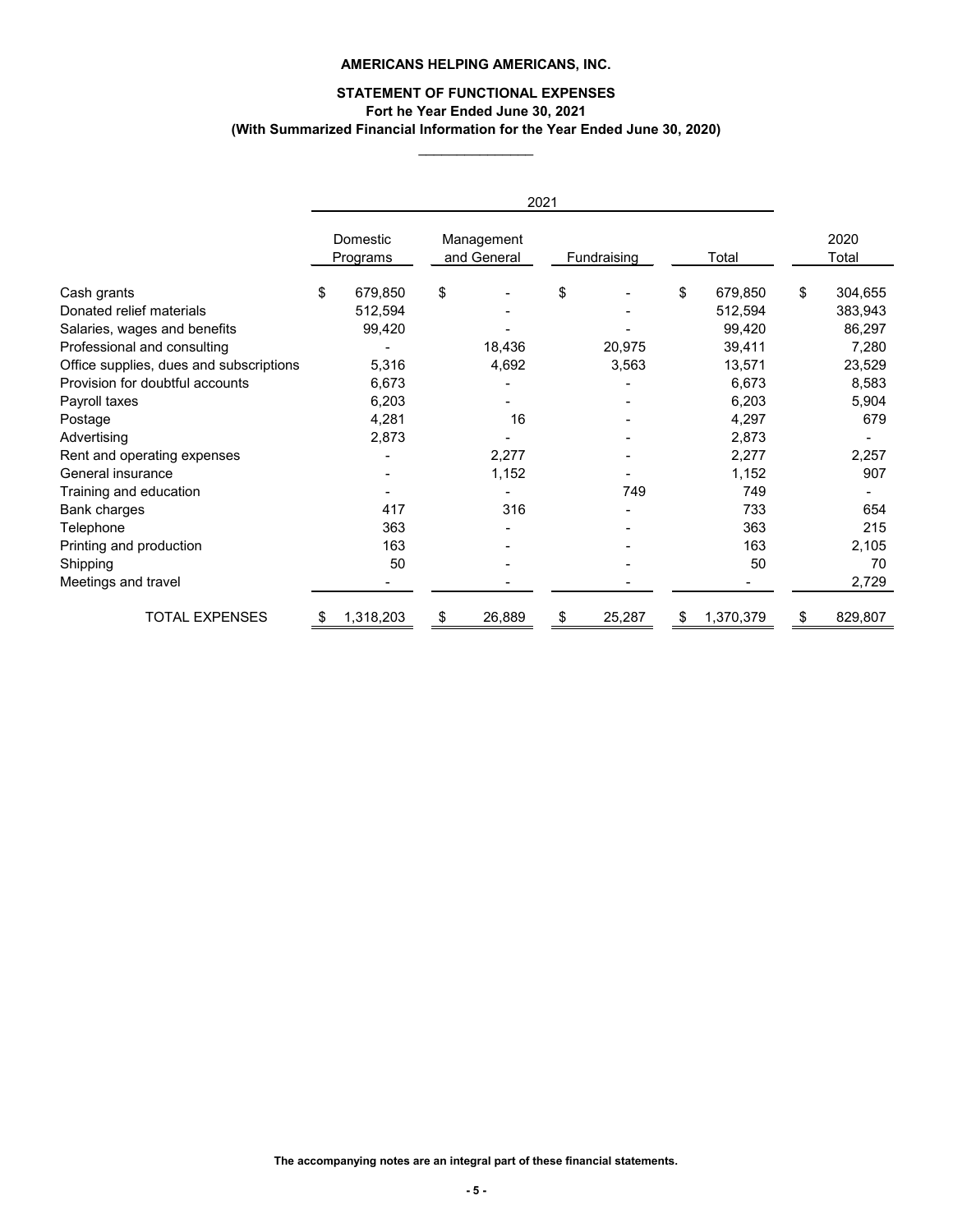# **STATEMENT OF CASH FLOWS**

# **For the Year Ended June 30, 2021**

**(With Summarized Financial Information for the Year Ended June 30, 2020)**

 $\frac{1}{2}$ 

|                                                           |           | 2021       | 2020          |
|-----------------------------------------------------------|-----------|------------|---------------|
| CASH FLOWS FROM OPERATING ACTIVITIES                      |           |            |               |
| Change in net assets                                      | \$        | 391,196    | \$<br>44,135  |
| Adjustments to reconcile change in net assets to net cash |           |            |               |
| provided by operating activities:                         |           |            |               |
| Provision for (recovery of) doubtful accounts             |           | 6,673      | (852)         |
| Noncash contributions from affiliate                      |           | (512, 594) | (383, 943)    |
| Donated relief materials                                  |           | 512,594    | 383,943       |
| Unrealized gains on investments                           |           | (14, 550)  |               |
| Forgiveness of due to affiliate                           |           | (14, 464)  |               |
| Changes in assets and liabilities:                        |           |            |               |
| Contributions receivable                                  |           | (10, 965)  | 3,695         |
| Accounts receivable                                       |           | 254        | (2, 219)      |
| Accounts payable and accrued expenses                     |           | 13,641     | 645           |
| Due to affiliates                                         |           | 22,296     | 4,612         |
| NET CASH PROVIDED BY OPERATING ACTIVITIES                 |           | 394,081    | 50,016        |
| CASH FLOWS FROM INVESTING ACTIVITIES                      |           |            |               |
| Purchases of investments                                  |           | (849, 401) |               |
| Proceeds from sales of investments                        |           | 433,230    |               |
| NET CASH USED IN INVESTING ACTIVITIES                     |           | (416, 171) |               |
| <b>NET INCREASE IN CASH</b>                               |           | (22,090)   | 50,016        |
| CASH, BEGINNING OF YEAR                                   |           | 108,861    | 58,845        |
| CASH, END OF YEAR                                         | <u>\$</u> | 86,771     | \$<br>108,861 |

**The accompanying notes are an integral part of these financial statements.**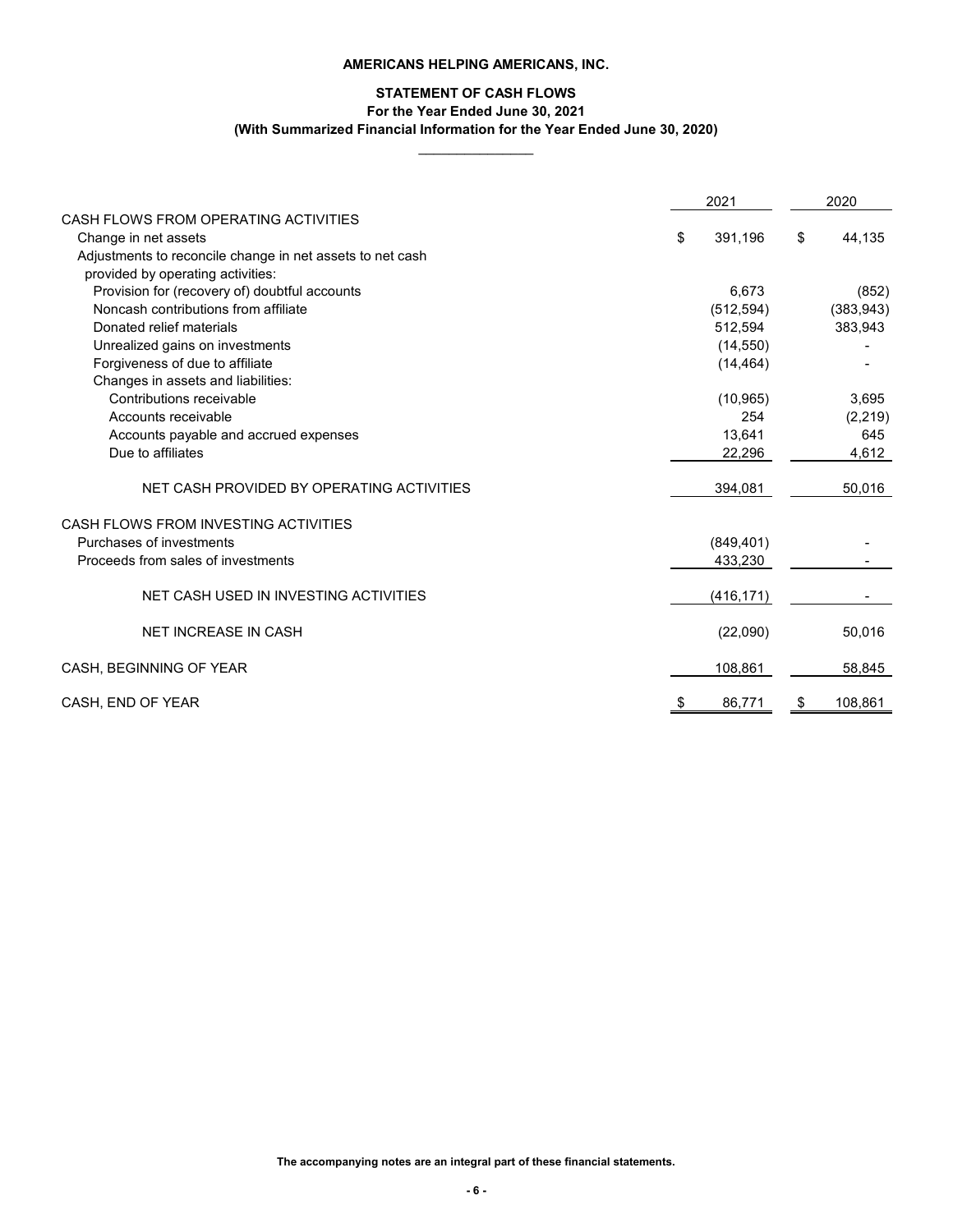### **NOTES TO FINANCIAL STATEMENTS For the Year Ended June 30, 2021**   $\frac{1}{2}$  , where  $\frac{1}{2}$  , where  $\frac{1}{2}$

### 1. Organization and Summary of Significant Accounting Policies

### **Organization**

Americans Helping Americans, Inc. (the Organization) was incorporated in 1990 and is a subordinate unit under the group exemption of Christian Relief Services Charities, Inc. (CRSC), a nonprofit 501(c)(3) organization. The Organization was organized to assist in the alleviation of human suffering, misery, pain and disability by helping fellow Americans with basic necessities, such as shelter, home repair, food, clothing and medical assistance throughout the United States.

The Organization has field partners in Georgia, Kentucky, Tennessee, North Carolina and West Virginia. These field partners join the local communities to build and strengthen neighbor relations and work side by side with residents to address community-wide concerns, linking resources supportive of a healthy, safe and economically vibrant standard of living. In addition, the field partners focus specifically on programs in Appalachia developed to address some of the most critical needs faced by the Appalachian people. The other field office empowers low-income individuals and families to get actively involved in their communities and to develop programs and services to meet their needs.

The Organization also makes grants and provides in-kind materials to community-based nonprofits and local churches in West Virginia, Kentucky, Tennessee, Georgia, North Carolina, Mississippi and Virginia to assist with their programs helping the disadvantaged and impoverished in their communities.

The Organization received approximately 92% of its support and revenue from Christian Relief Services, Inc. (CRSI) and Christian Relief Services/21<sup>st</sup> Century Campaign, Inc. (CRS21), affiliates of CRSC and the remaining 8% from the public through participation in workplace campaigns and direct donations.

#### **Basis of Accounting and Presentation**

The accompanying financial statements of the Organization have been prepared on the accrual basis of accounting in accordance with accounting principles generally accepted in the United States of America (GAAP).

#### **Investments**

Investments are recorded in the accompanying statement of financial position at fair value. Fair value is the price that would be received to sell an asset or paid to transfer a liability in an orderly transaction between market participants at the measurement date. Investment income, including net realized and unrealized gains (losses), is reflected in the statement of activities as an increase (decrease) in net assets without donor restriction, unless the investment income use is restricted by explicit donor stipulation for a specific purpose or law. Interest and dividend income is recorded on the accrual basis.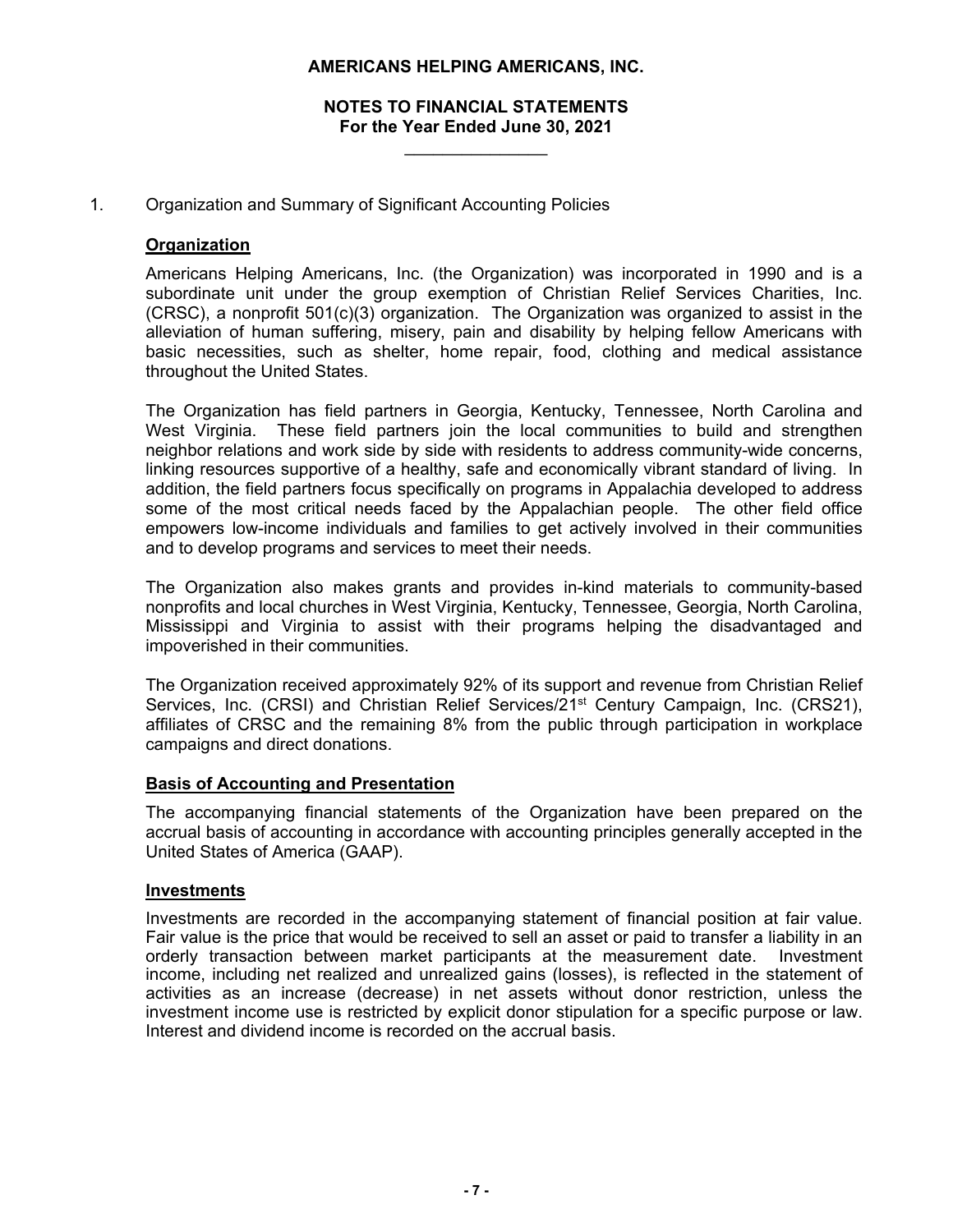# **NOTES TO FINANCIAL STATEMENTS For the Year Ended June 30, 2021**

 $\frac{1}{2}$ 

1. Organization and Summary of Significant Accounting Policies (continued)

### **Fair Value Measurement**

In accordance with the accounting standards for fair value measurement for those assets and liabilities that are measured at fair value on a recurring basis, the Organization has categorized its applicable financial instruments into a required fair value hierarchy. The fair value hierarchy gives the highest priority to quoted prices in active markets for identical assets or liabilities (Level 1) and the lowest priority to unobservable inputs (Level 3). If the inputs used to measure the financial instruments fall within different levels of the hierarchy, the categorization is based on the lowest-level input that is significant to the fair value measurement of the instrument.

Applicable financial assets and liabilities are categorized based on the inputs to the valuation techniques as follows:

*Level 1* – Financial assets and liabilities whose values are based on unadjusted quoted prices for identical assets or liabilities in active markets that the Organization has the ability to access.

*Level 2* – Financial assets and liabilities whose values are based on quoted prices in markets that are not active or model inputs that are observable, either directly or indirectly, for substantially the full term of the asset or liability.

*Level 3* – Financial assets and liabilities whose values are based on prices or valuation techniques that require inputs that are both unobservable and significant to the overall fair value measurement. These inputs reflect management's own assumptions about the assumptions a market participant would use in pricing the asset or liability.

As of June 30, 2021, the Organization's investments, as described in Note 3 of these financial statements, were measured at fair value on a recurring basis.

# **Net Assets**

The net assets of the Organization are classified as follows:

• Net assets without donor restrictions represent funds that are available for support of the Organization's operations.

Net assets with donor restrictions represent amounts that are subject to donor-imposed restrictions to be used for various programs or within a specific time period. These donor restrictions can be temporary in nature in that they will be met by the Organization's activities or by the passage of time. Other donor restrictions are perpetual in nature, whereby the donor stipulated that the funds must be maintained in perpetuity. As of June 30, 2021, the Organization had no net assets that were required to be maintained in perpetuity.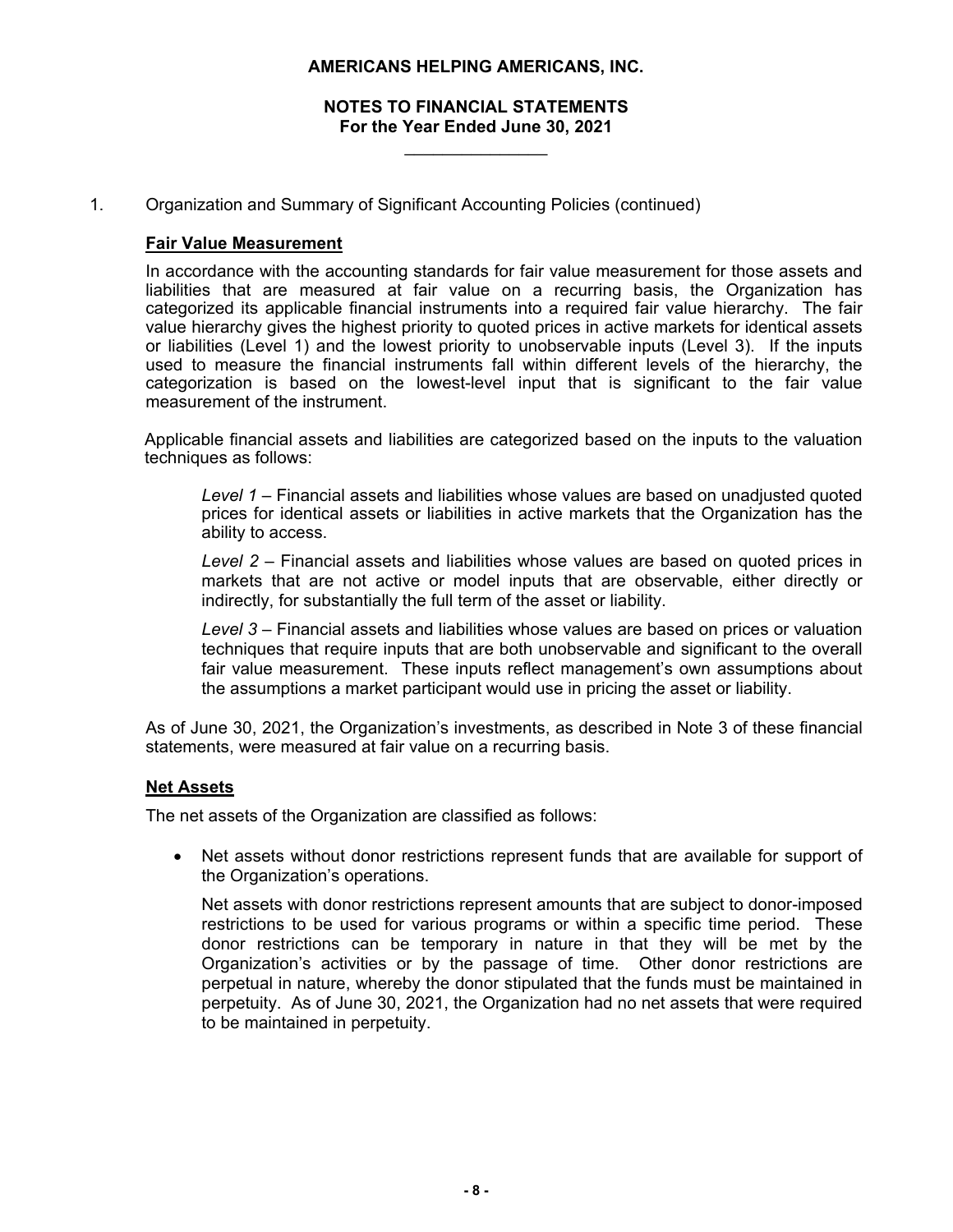# **NOTES TO FINANCIAL STATEMENTS For the Year Ended June 30, 2021**

 $\frac{1}{2}$ 

1. Organization and Summary of Significant Accounting Policies (continued)

### **Revenue and Support Recognition**

Unconditional gifts and grants of cash and other assets are recognized as revenue and support at their net realizable value when an unconditional promise to give is received by the Organization. The Organization reports unconditional gifts and grants of cash and other assets as increases in net assets without donor restrictions available for general operations unless specifically restricted by the donor.

The Organization reports unconditional gifts of cash and other assets as revenue with donor restrictions if they are received with donor stipulations that limit the use of the donated assets for purpose or time. When a donor restriction expires, that is, when a stipulated time restriction ends or a purpose restriction is accomplished, net assets with donor restrictions are reclassified to net assets without donor restrictions and reported in the accompanying statement of activities as net assets released from restrictions. Workplace campaign contributions with payments due in future years are reported as revenue with donor restrictions in the accompanying statement of activities. Conditional promises to give, that is, those with a measurable performance or other barrier, and a right of return, are not recognized until the conditions on which they depend have been substantially met. The Organization had no conditional grants as of June 30, 2021.

Revenue and support recognized on contributions that have been committed to the Organization, but have not been received, is reflected as contributions receivable in the accompanying statement of financial position. Contributions receivable are reported net of an allowance for doubtful accounts. The allowance is based on historical collection experience and a review of the current status of contributions receivable. A provision for doubtful accounts is made when collection of the full amount is no longer probable.

# **Noncash Contributions**

Noncash contributions from an affiliate represent contributions of food, clothing, hygiene products, shoes and school supplies that were made to CRSI, an affiliate of the Organization, a portion of which was then donated to the Organization for its program partners. The donated items are recorded as revenue when received and expenses when donated at their estimated fair value at the date of donation. Fair value is the price that would be received to sell an asset or paid to transfer a liability in an orderly transaction between market participants at the measurement date.

The Organization's programs are also furthered by a substantial number of nonprofessional volunteers who have contributed their services to the Organization. The value of these services is not reflected in the accompanying financial statements because the contributed services do not meet the criteria for recognition under GAAP.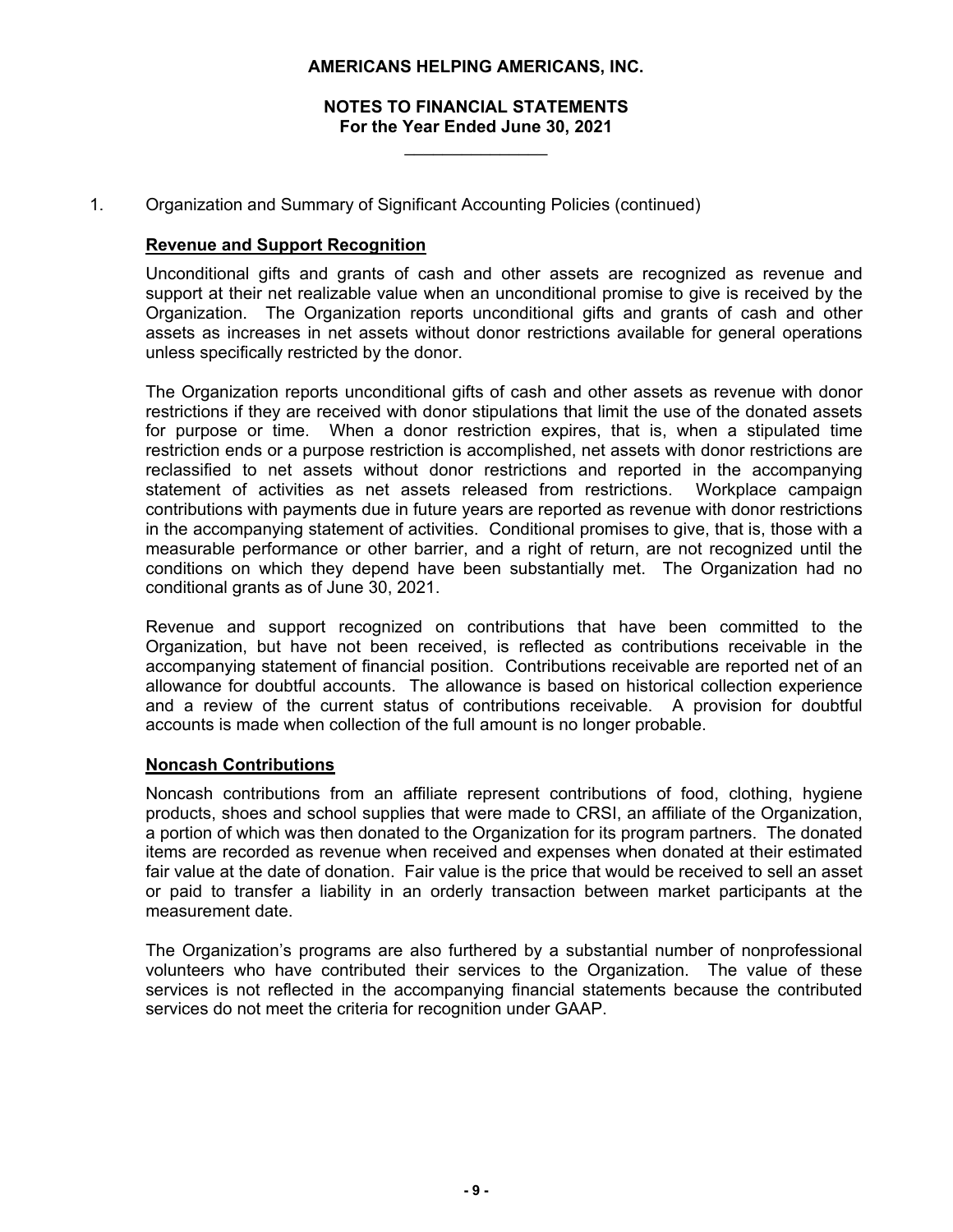# **NOTES TO FINANCIAL STATEMENTS For the Year Ended June 30, 2021**

 $\frac{1}{2}$ 

1. Organization and Summary of Significant Accounting Policies (continued)

#### **Functional Allocation of Expenses**

The costs of providing the various programs and other activities have been summarized on a functional basis in the accompanying statement of functional expenses. Expenses directly attributed to a specific functional area of the Organization are reported as expenses of those functional areas. Salaries and benefits that benefit multiple CRSC affiliates have been allocated among the CRSC affiliates based on estimates determined by management to be equitable. Occupancy and depreciation expense are allocated by the square footage used by each affiliate. All other shared costs are recorded in the parent company and not allocated since the amounts are not significant to the financial statements of the affiliates.

### **Estimates**

The preparation of financial statements in conformity with GAAP requires management to make estimates and assumptions that affect certain reported amounts and disclosures. Accordingly, actual results could differ from those estimates.

2. Contributions Receivable

Contributions receivable represent unconditional promises to give and are recorded at their net realizable value. All receivables are expected to be collected within one year. The Organization has recorded an allowance for doubtful accounts of \$9,056 as of June 30, 2021.

#### 3. Investments and Fair Value Measurement

The following table summarizes the Organization's investments measured at fair value on a recurring basis as of June 30, 2021, aggregated by the fair value hierarchy level within which those measurements were made:

|                       | Total<br><b>Fair Value</b> | <b>Quoted Prices</b><br>in Active<br>Markets for<br><b>Identical</b><br>Assets/<br>Liabilities<br>(Level 1) | Significant<br>Other<br>Observable<br>Inputs<br>(Level 2) | Significant<br>Unobservable<br>Inputs<br>(Level 3) |
|-----------------------|----------------------------|-------------------------------------------------------------------------------------------------------------|-----------------------------------------------------------|----------------------------------------------------|
| Exchange-traded funds | 430,721                    | 430.721                                                                                                     |                                                           |                                                    |

The Organization values the exchange-traded funds using the quoted prices for identical assets in active markets.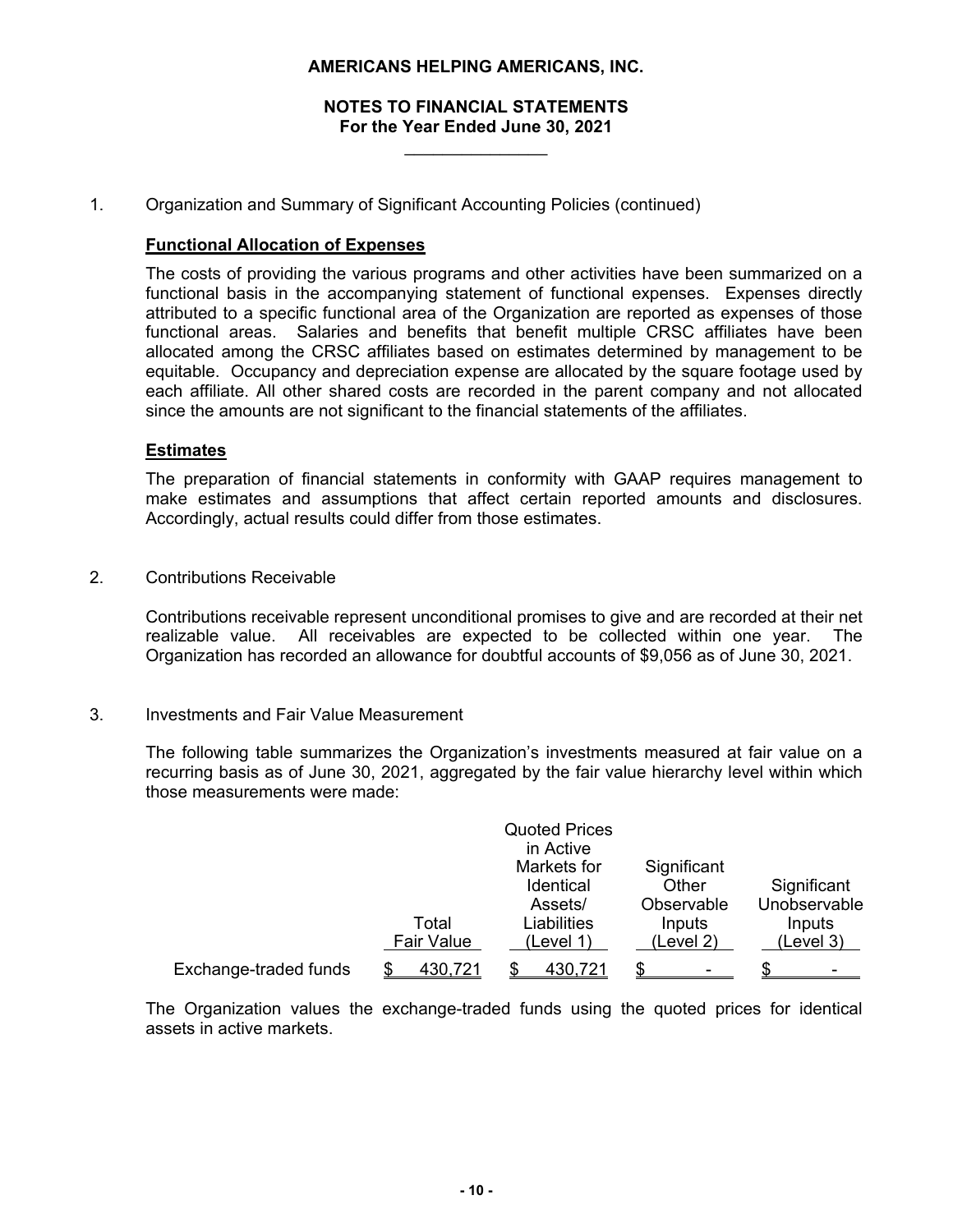# **NOTES TO FINANCIAL STATEMENTS For the Year Ended June 30, 2021**

 $\frac{1}{2}$ 

# 3. Investments and Fair Value Measurement (continued)

A summary of investment income is as follows for the year ended June 30, 2021:

| Interest and dividends, net | 2.518  |
|-----------------------------|--------|
| Unrealized gains            | 14,550 |
| Total Investment Income     | 17,068 |

#### 4. Program Related Investment

Program related investments (PRI) are strategic investments for the specific objective of furthering the Organization's charitable purpose. The production of income is not the primary objective. During the year ended June 30, 2019, the Organization entered into one PRI for \$250,000. The PRI is in the form of a loan and is intended to support a local field partner in Virginia. Interest only payments of \$3,125 are due on a quarterly basis until the loan matures on December 27, 2023. Interest income of \$12,500 is reported as part of other income in the accompanying statement of activities. Principal payments of \$2,500 per \$250,000 of revenue exceeding \$1,000,000 are only due if the borrower's gross revenue as defined in the agreement exceeds \$1,000,000. There were no principal payments made on the loan during the year ended June 30, 2021. The loan is unsecured. Management determines the allowance for doubtful accounts by identifying troubled accounts. Program related investments are written off when deemed uncollectible. As of June 30, 2021, there was no allowance for doubtful accounts related to the PRI.

#### 5. Net Assets With Donor Restrictions

As of June 30, 2021, net assets with donor restrictions were in the amount of \$23,800 and were restricted for use in future periods.

#### 6. Transactions with Affiliates

The Organization is an affiliate of CRSC, CRSI, CRSC Residential and Christian Relief Services Virginia (CRS Virginia). The Organization, CRSC and CRSI share a common board. CRSI acts as the fundraising arm for CRSC and its affiliates. CRSI raises both cash and noncash contributions for CRSC and its affiliates, and the contributions are distributed to the entities based on program objectives and need.

During the year ended June 30, 2021, CRSI made cash contributions to the Organization of \$680,000 and noncash contributions of \$512,594. In addition, CRS21 also made cash contributions of \$420,411. These cash and noncash contributions from CRSI and CRS21 represent 92% of the Organization's support and revenue for the year ended June 30, 2021, and the contributions to the Organization from the affiliates are dependent on support from the general public.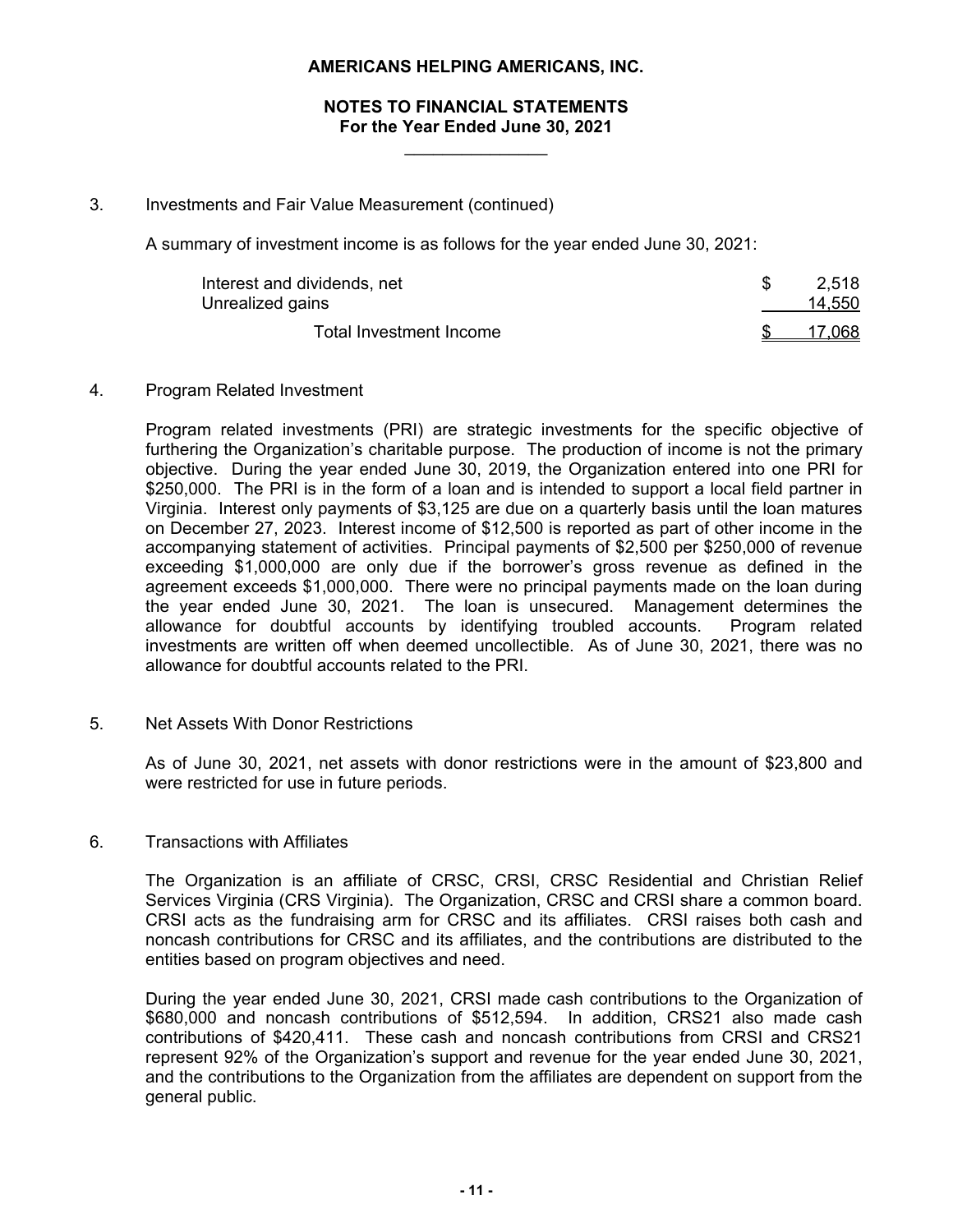### **NOTES TO FINANCIAL STATEMENTS For the Year Ended June 30, 2021**   $\frac{1}{2}$  , where  $\frac{1}{2}$  , where  $\frac{1}{2}$

### 6. Transactions with Affiliates (continued)

As of June 30, 2021, the Organization owed CRSC \$30,061 for salaries and benefits and owed CRS Virginia \$1,236 for office expenses, which is shown as due to affiliates in the accompanying statement of financial position. During the year ended June 30, 2021, the Organization received forgiveness of the due to affiliate balance from CRSC of \$14,464 which is included in other income in the accompanying statement of activities.

#### 7. Availability of Resources and Liquidity

The Organization regularly monitors liquidity required to meet its annual operating needs and other contractual commitments. The Organization's financial assets available within one year of the statement of financial position date for general expenditures were as follows:

| Cash                                        | S | 86.771  |
|---------------------------------------------|---|---------|
| Accounts receivable                         |   | 2.179   |
| Contributions receivable                    |   | 23.800  |
| Investments                                 |   | 430,721 |
| Financial Assets Available to Meet          |   |         |
| <b>General Expenditures Within One Year</b> |   | 543.471 |

The Organization's primary source of liquidity is cash and receivables, which are available for general expenditures, liabilities and other obligations as they come due. Management is focused on sustaining the financial liquidity of the Organization throughout the year. This is done through monitoring and reviewing the Organization's cash flow needs on a regular basis. As deemed necessary by the Organization's management, cash grants are received from other affiliates to fund operations.

#### 8. Pension Plan

Employees of the Organization are eligible to participate in a 401(k) plan sponsored by CRSC after 60 days of service. Under the terms of the defined contribution plan, eligible employees may elect to contribute up to the federal tax limitation.

The plan has the following employee deferral and matching provisions:

| Elective Deferral | Employer Matching             |
|-------------------|-------------------------------|
| $1\%$             | 400% of employee contribution |
| $1\% - 5\%$       | 100% of employee contribution |

Employees are immediately vested in employer contributions. During the year ended June 30, 2021, retirement expense related to the plan was \$6,216.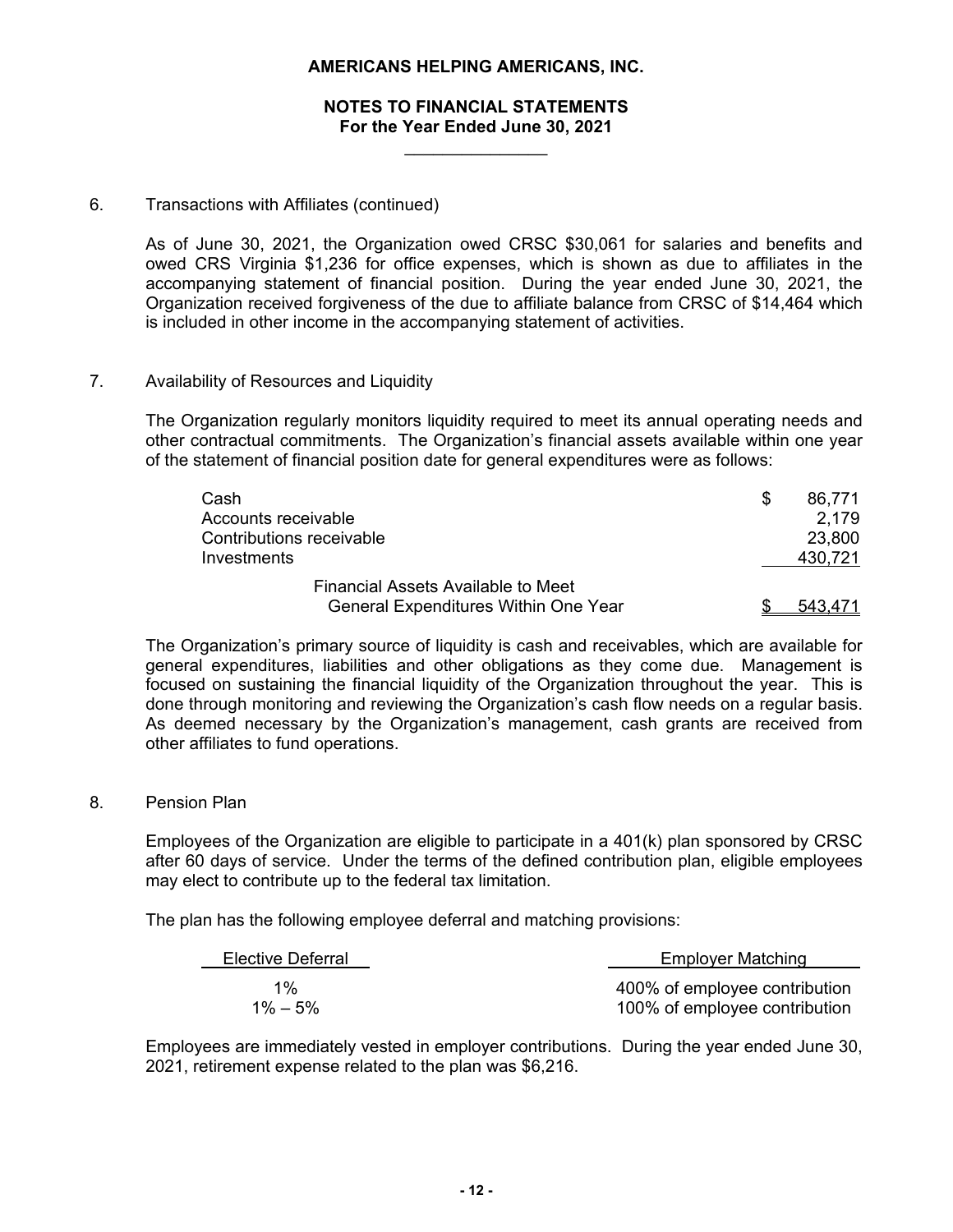# **NOTES TO FINANCIAL STATEMENTS For the Year Ended June 30, 2021**

 $\frac{1}{2}$ 

#### 9. Income Taxes

Under Section 501(c)(3) of the Internal Revenue Code, the Organization is a nonprofit organization and is exempt from federal taxes on income other than net unrelated business income. No provision for federal or state income taxes was required as of June 30, 2021, as the Organization had no taxable net unrelated business income.

The Organization follows the authoritative guidance relating to accounting for uncertainty in income taxes included in FASB Accounting Standards Codification Topic 740, *Income Taxes*. These provisions provide consistent guidance for the accounting for uncertainty in income taxes recognized in an entity's financial statements and prescribe a threshold of "more likely than not" for recognition and derecognition of tax positions taken or expected to be taken in a tax return. The Organization performed an evaluation of uncertainty in income tax positions taken for the year ended June 30, 2021, and determined that there were no matters that would require recognition in the financial statements or that may have any effect on its tax-exempt status. As of June 30, 2021, there are no audits for any tax periods pending or in progress. It is the Organization's policy to recognize interest and/or penalties related to uncertainty in tax positions, if any, in interest or income tax expense. As of June 30, 2021, the Organization had no accruals for interest and/or penalties.

#### 10. Prior Year Summarized Financial Information

The accompanying financial statements include certain prior year summarized comparative information in total but not by net asset class. Such information does not include sufficient detail to constitute a presentation in conformity with GAAP. Accordingly, such information should be read in conjunction with the Organization's financial statements for the year ended June 30, 2020, from which the summarized information was derived.

#### 11. Reclassification

Certain 2020 amounts have been reclassified to conform to the 2021 financial statement presentation.

#### 12. COVID-19

In March 2020, the World Health Organization declared the outbreak of a novel coronavirus (COVID-19) as a pandemic that continues to spread throughout the United States. The Organization is monitoring the outbreak of COVID-19 and the related business and travel restrictions and changes to behavior intended to reduce its spread, in addition to the impact on its employees. The Organization has been able to continue operations in a remote environment; however, at this point, the extent to which COVID-19 will impact the Organization's financial condition or result of operations is uncertain and being evaluated by management and the Board.